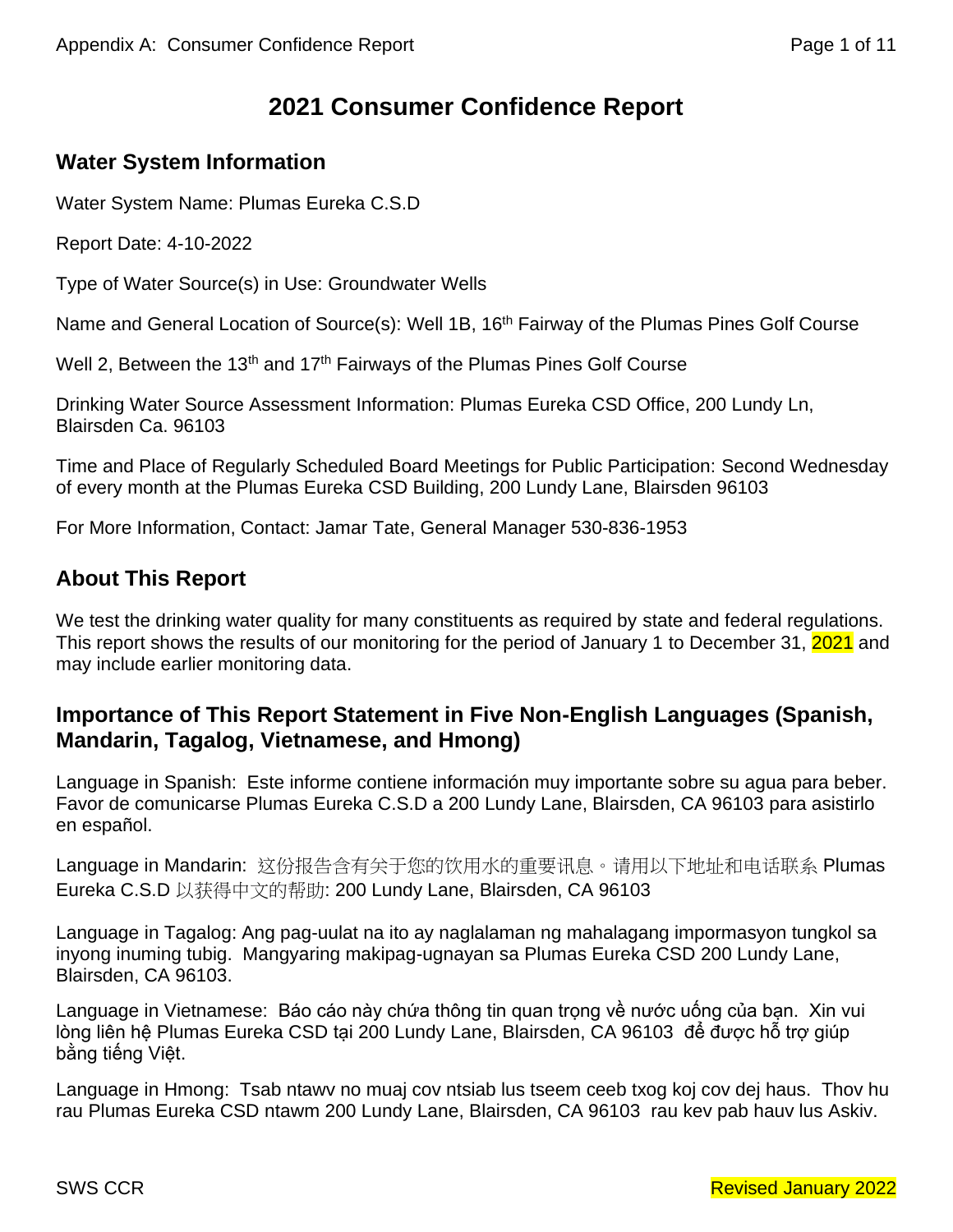# **Terms Used in This Report**

| <b>Term</b>                                                          | <b>Definition</b>                                                                                                                                                                                                                                                             |
|----------------------------------------------------------------------|-------------------------------------------------------------------------------------------------------------------------------------------------------------------------------------------------------------------------------------------------------------------------------|
| Level 1 Assessment                                                   | A Level 1 assessment is a study of the water system to identify potential<br>problems and determine (if possible) why total coliform bacteria have<br>been found in our water system.                                                                                         |
| Level 2 Assessment                                                   | A Level 2 assessment is a very detailed study of the water system to<br>identify potential problems and determine (if possible) why an E. coli MCL<br>violation has occurred and/or why total coliform bacteria have been found<br>in our water system on multiple occasions. |
| <b>Maximum Contaminant</b><br>Level (MCL)                            | The highest level of a contaminant that is allowed in drinking water.<br>Primary MCLs are set as close to the PHGs (or MCLGs) as is<br>economically and technologically feasible. Secondary MCLs are set to<br>protect the odor, taste, and appearance of drinking water.     |
| <b>Maximum Contaminant</b><br>Level Goal (MCLG)                      | The level of a contaminant in drinking water below which there is no<br>known or expected risk to health. MCLGs are set by the U.S.<br>Environmental Protection Agency (U.S. EPA).                                                                                            |
| <b>Maximum Residual</b><br><b>Disinfectant Level</b><br>(MRDL)       | The highest level of a disinfectant allowed in drinking water. There is<br>convincing evidence that addition of a disinfectant is necessary for control<br>of microbial contaminants.                                                                                         |
| <b>Maximum Residual</b><br><b>Disinfectant Level Goal</b><br>(MRDLG) | The level of a drinking water disinfectant below which there is no known<br>or expected risk to health. MRDLGs do not reflect the benefits of the use<br>of disinfectants to control microbial contaminants.                                                                  |
| <b>Primary Drinking Water</b><br>Standards (PDWS)                    | MCLs and MRDLs for contaminants that affect health along with their<br>monitoring and reporting requirements, and water treatment requirements.                                                                                                                               |
| <b>Public Health Goal</b><br>(PHG)                                   | The level of a contaminant in drinking water below which there is no<br>known or expected risk to health. PHGs are set by the California<br><b>Environmental Protection Agency.</b>                                                                                           |
| <b>Regulatory Action Level</b><br>(AL)                               | The concentration of a contaminant which, if exceeded, triggers treatment<br>or other requirements that a water system must follow.                                                                                                                                           |
| <b>Secondary Drinking</b><br><b>Water Standards</b><br>(SDWS)        | MCLs for contaminants that affect taste, odor, or appearance of the<br>drinking water. Contaminants with SDWSs do not affect the health at the<br>MCL levels.                                                                                                                 |
| <b>Treatment Technique</b><br>(TT)                                   | A required process intended to reduce the level of a contaminant in<br>drinking water.                                                                                                                                                                                        |
| Variances and<br>Exemptions                                          | Permissions from the State Water Resources Control Board (State Board)<br>to exceed an MCL or not comply with a treatment technique under certain<br>conditions.                                                                                                              |
| <b>ND</b>                                                            | Not detectable at testing limit.                                                                                                                                                                                                                                              |
| ppm                                                                  | parts per million or milligrams per liter (mg/L)                                                                                                                                                                                                                              |
| ppb                                                                  | parts per billion or micrograms per liter (µg/L)                                                                                                                                                                                                                              |
| ppt                                                                  | parts per trillion or nanograms per liter (ng/L)                                                                                                                                                                                                                              |
| ppq                                                                  | parts per quadrillion or picogram per liter (pg/L)                                                                                                                                                                                                                            |
| pCi/L                                                                | picocuries per liter (a measure of radiation)                                                                                                                                                                                                                                 |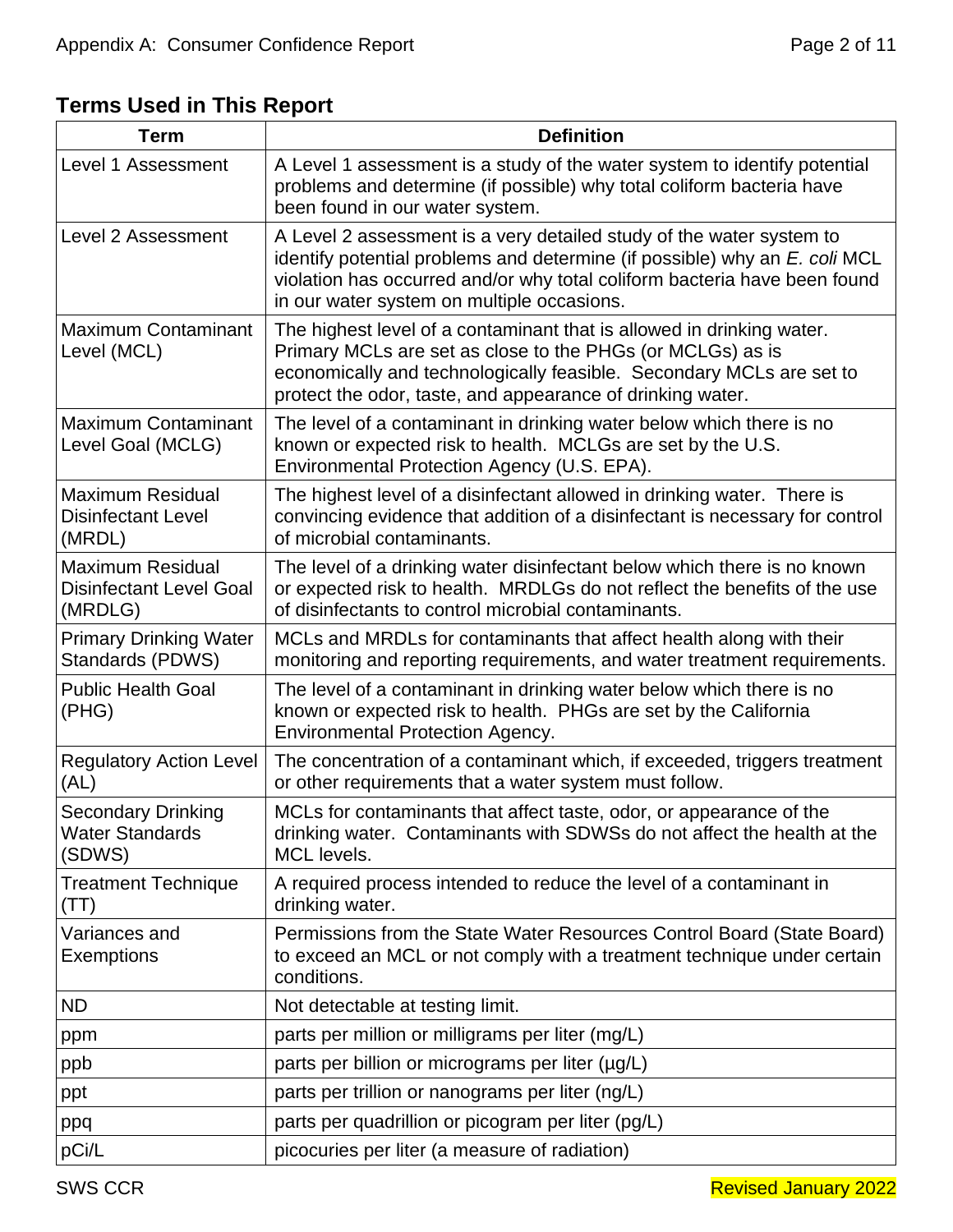# **Sources of Drinking Water and Contaminants that May Be Present in Source Water**

The sources of drinking water (both tap water and bottled water) include rivers, lakes, streams, ponds, reservoirs, springs, and wells. As water travels over the surface of the land or through the ground, it dissolves naturally-occurring minerals and, in some cases, radioactive material, and can pick up substances resulting from the presence of animals or from human activity.

Contaminants that may be present in source water include:

- Microbial contaminants, such as viruses and bacteria, that may come from sewage treatment plants, septic systems, agricultural livestock operations, and wildlife.
- Inorganic contaminants, such as salts and metals, that can be naturally-occurring or result from urban stormwater runoff, industrial or domestic wastewater discharges, oil and gas production, mining, or farming.
- Pesticides and herbicides, that may come from a variety of sources such as agriculture, urban stormwater runoff, and residential uses.
- Organic chemical contaminants, including synthetic and volatile organic chemicals, that are byproducts of industrial processes and petroleum production, and can also come from gas stations, urban stormwater runoff, agricultural application, and septic systems.
- Radioactive contaminants, that can be naturally-occurring or be the result of oil and gas production and mining activities.

# **Regulation of Drinking Water and Bottled Water Quality**

In order to ensure that tap water is safe to drink, the U.S. EPA and the State Board prescribe regulations that limit the amount of certain contaminants in water provided by public water systems. The U.S. Food and Drug Administration regulations and California law also establish limits for contaminants in bottled water that provide the same protection for public health.

# **About Your Drinking Water Quality**

## **Drinking Water Contaminants Detected**

Tables 1, 2, 3, 4, 5, 6, and 8 list all of the drinking water contaminants that were detected during the most recent sampling for the constituent. The presence of these contaminants in the water does not necessarily indicate that the water poses a health risk. The State Board allows us to monitor for certain contaminants less than once per year because the concentrations of these contaminants do not change frequently. Some of the data, though representative of the water quality, are more than one year old. Any violation of an AL, MCL, MRDL, or TT is asterisked. Additional information regarding the violation is provided later in this report.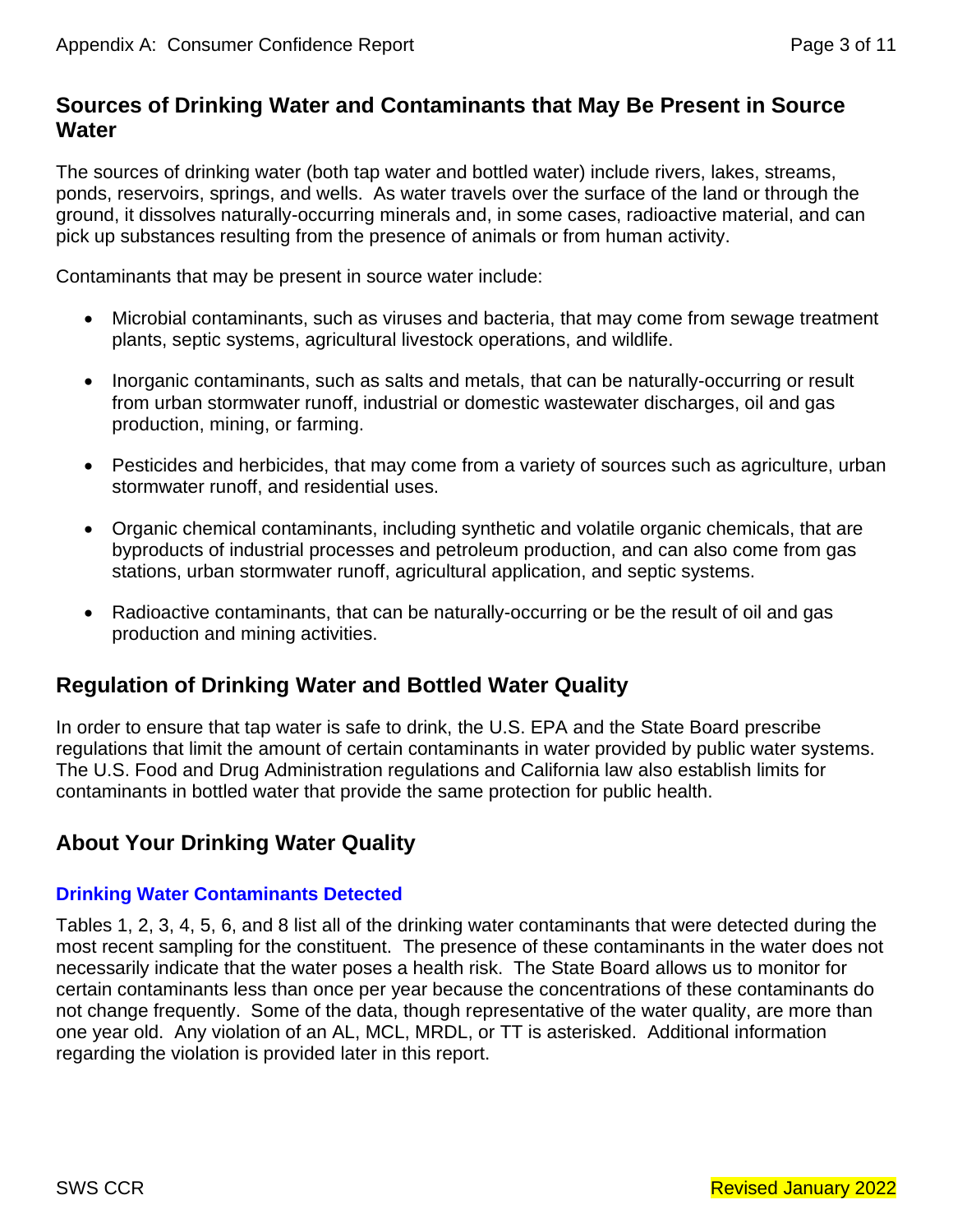# **Table 1. Sampling Results Showing the Detection of Coliform Bacteria**

Complete if bacteria are detected.

| Microbiological<br><b>Contaminants</b> | <b>Highest No.</b><br>Οf<br><b>Detections</b> | No. of<br><b>Months in</b><br><b>Violation</b> | <b>MCL</b> | <b>MCLG</b> | <b>Typical Source</b><br>of Bacteria |
|----------------------------------------|-----------------------------------------------|------------------------------------------------|------------|-------------|--------------------------------------|
| E. coli                                | None                                          |                                                | (a)        |             | Human and<br>animal fecal<br>waste   |

(a) Routine and repeat samples are total coliform-positive and either is *E. coli*-positive or system fails to take repeat samples following *E. coli*-positive routine sample or system fails to analyze total coliform-positive repeat sample for *E. coli*.

## **Table 1.A. Compliance with Total Coliform MCL between January 1, 2021 and June 30, 2021 (inclusive)**

| Microbiological<br><b>Contaminants</b>   | <b>Highest No.</b><br>Οf<br><b>Detections</b> | No. of<br><b>Months in</b><br><b>Violation</b> | <b>MCL</b>                       | <b>MCLG</b> | <b>Typical Source</b><br>of Bacteria       |
|------------------------------------------|-----------------------------------------------|------------------------------------------------|----------------------------------|-------------|--------------------------------------------|
| <b>Total Coliform</b><br><b>Bacteria</b> | <b>None</b>                                   | $\mathbf 0$                                    | I positive monthly<br>sample (a) | $\mathbf 0$ | Naturally present<br>in the<br>environment |
| <b>Fecal Coliform</b><br>and E. coli     | <b>None</b>                                   | $\boldsymbol{0}$                               | 0                                | None        | Human and<br>animal fecal<br>waste         |

(a) For systems collecting fewer than 40 samples per month: two or more positively monthly samples is a violation of the total coliform MCL

For violation of the total coliform MCL, include potential adverse health effects, and actions taken by water system to address the violation**:** [Enter information]

# **Table 2. Sampling Results Showing the Detection of Lead and Copper**

Complete if lead or copper is detected in the last sample set.

| and<br>$\overline{8}$<br>Cop<br><b>ead</b> | ້<br>ວັ<br>$\frac{e}{\rho}$<br>Samp   | ဖိ<br>О<br>≌<br>တိ<br>Φ<br>৳<br>$\overline{\bullet}$<br><u>୦</u><br>z | eg<br>G<br>5<br><b>Detect</b><br>cent<br>ក<br>90 <sup>th</sup><br>$\omega$ | ທ<br>ರಾ<br>ق<br>din<br>ັທ<br>Φ<br>Ō<br>Z<br>Exc |    | ပ<br>൨ | ත<br>ω<br>ᠭᠣ<br>$\overline{\Omega}$<br>ᠭᠣ<br>≃ | О<br>ಥ                                                                        |
|--------------------------------------------|---------------------------------------|-----------------------------------------------------------------------|----------------------------------------------------------------------------|-------------------------------------------------|----|--------|------------------------------------------------|-------------------------------------------------------------------------------|
| Lead<br>(ppb)                              | 8/20/2020<br><b>Thru</b><br>8/27/2020 | 10                                                                    | 0                                                                          | 0                                               | 15 | 0.2    | N/A                                            | Internal corrosion of<br>household water plumbing<br>systems; discharges from |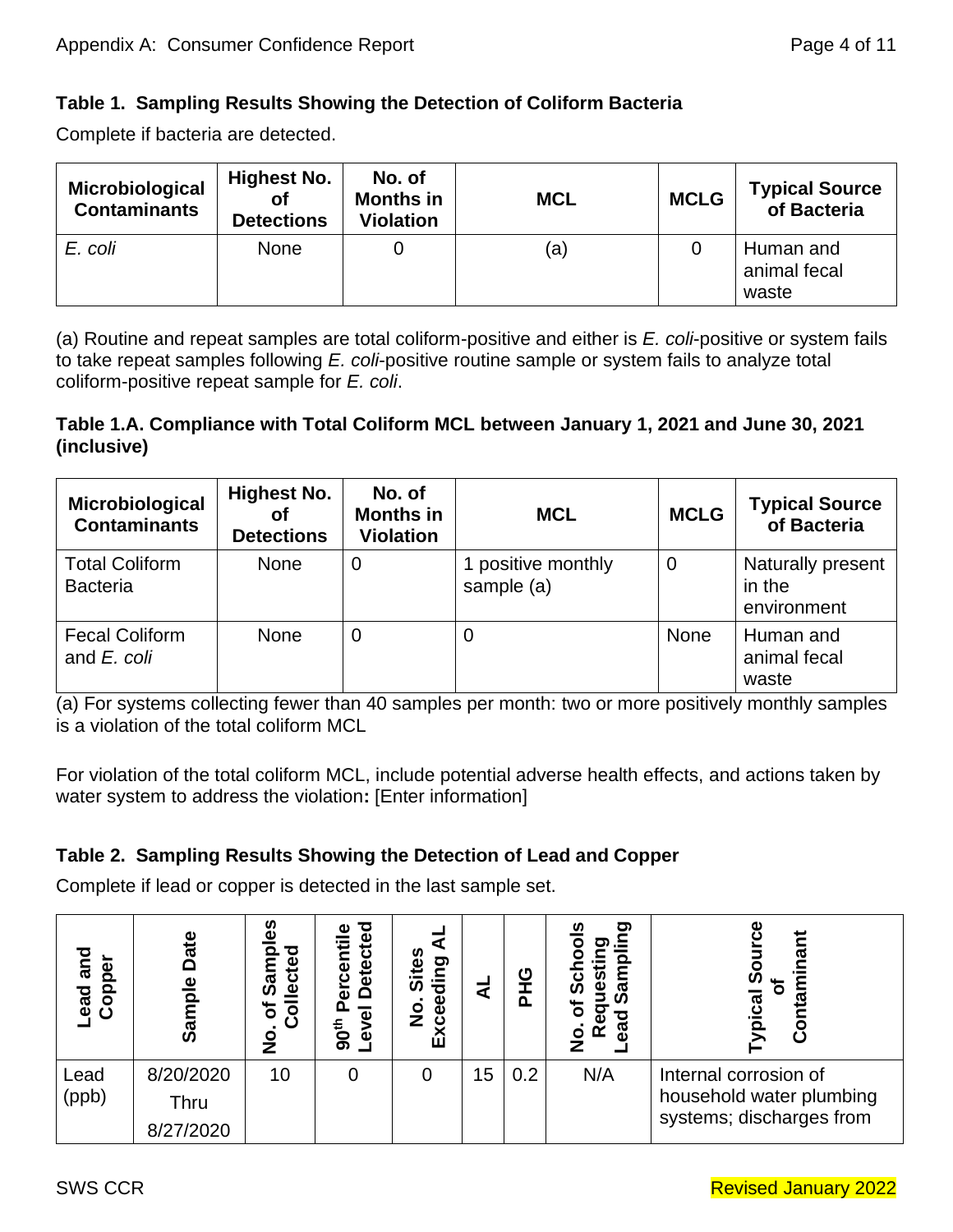| <b>Lead and</b><br>Copper | Sample Date                                                       | Samples<br>Collected<br>$\delta$<br>$\frac{1}{2}$ | Level Detected<br>90 <sup>th</sup> Percentile | ₹<br>No. Sites<br>Exceeding | さ                                    | <b>PHG</b> | No. of Schools<br>Requesting | Sampling<br>Lead |                      | <b>Typical Source</b><br>Contaminant<br>$\overline{\sigma}$                                                                            |
|---------------------------|-------------------------------------------------------------------|---------------------------------------------------|-----------------------------------------------|-----------------------------|--------------------------------------|------------|------------------------------|------------------|----------------------|----------------------------------------------------------------------------------------------------------------------------------------|
|                           |                                                                   |                                                   |                                               |                             |                                      |            |                              |                  |                      | industrial manufacturers;<br>erosion of natural deposits                                                                               |
| Copper<br>(ppm)           | 8/20/2020<br>Thru<br>8/27/2020                                    | 10                                                | 0.110                                         | $\overline{0}$              | 1.3                                  | 0.3        | <b>Not</b><br>applicable     |                  |                      | Internal corrosion of<br>household plumbing<br>systems; erosion of natural<br>deposits; leaching from<br>wood preservatives            |
|                           | Table 3. Sampling Results for Sodium and Hardness                 |                                                   |                                               |                             |                                      |            |                              |                  |                      |                                                                                                                                        |
|                           | <b>Chemical or</b><br><b>Constituent (and</b><br>reporting units) | <b>Sample</b><br><b>Date</b>                      | Level<br><b>Detected</b>                      |                             | <b>Range of</b><br><b>Detections</b> |            | <b>MCL</b>                   |                  | <b>PHG</b><br>(MCLG) | <b>Typical Source of</b><br><b>Contaminant</b>                                                                                         |
| Sodium (ppm)              |                                                                   | N/A                                               | N/A                                           |                             | N/A                                  |            | <b>None</b>                  |                  | None                 | Salt present in the<br>water and is generally<br>naturally occurring                                                                   |
| Hardness (ppm)            |                                                                   | N/A                                               | N/A                                           |                             | N/A                                  |            | None                         |                  | None                 | Sum of polyvalent<br>cations present in the<br>water, generally<br>magnesium and<br>calcium, and are<br>usually naturally<br>occurring |
|                           |                                                                   |                                                   |                                               |                             |                                      |            |                              |                  |                      |                                                                                                                                        |
| <b>SWS CCR</b>            |                                                                   |                                                   |                                               |                             |                                      |            |                              |                  |                      | <b>Revised January 2022</b>                                                                                                            |

# **Table 3. Sampling Results for Sodium and Hardness**

| <b>Chemical or</b><br><b>Constituent (and</b><br>reporting units) | <b>Sample</b><br><b>Date</b> | Level<br><b>Detected</b> | Range of<br><b>Detections</b> | <b>MCL</b>  | <b>PHG</b><br>(MCLG) | <b>Typical Source of</b><br><b>Contaminant</b>                                                                                         |
|-------------------------------------------------------------------|------------------------------|--------------------------|-------------------------------|-------------|----------------------|----------------------------------------------------------------------------------------------------------------------------------------|
| Sodium (ppm)                                                      | N/A                          | N/A                      | N/A                           | <b>None</b> | None                 | Salt present in the<br>water and is generally<br>naturally occurring                                                                   |
| Hardness (ppm)                                                    | N/A                          | N/A                      | N/A                           | <b>None</b> | None                 | Sum of polyvalent<br>cations present in the<br>water, generally<br>magnesium and<br>calcium, and are<br>usually naturally<br>occurring |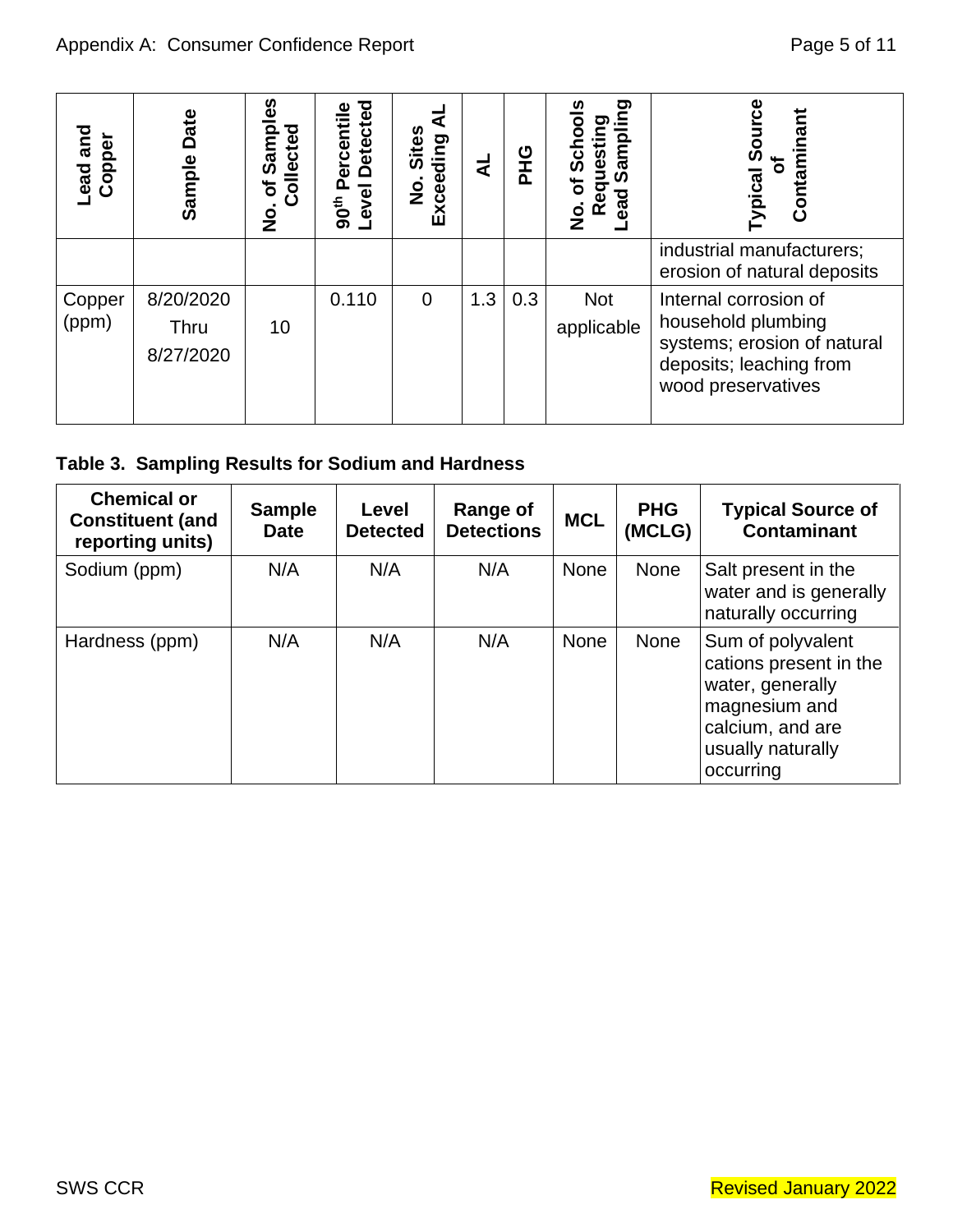|  |  |  | Table 4. Detection of Contaminants with a Primary Drinking Water Standard |  |
|--|--|--|---------------------------------------------------------------------------|--|
|  |  |  |                                                                           |  |

| <b>Chemical or</b><br><b>Constituent</b><br>(and<br>reporting units) | <b>Sample</b><br><b>Date</b> | Level<br><b>Detected</b> | <b>Range of</b><br><b>Detections</b> | <b>MCL</b><br>[MRDL] | <b>PHG</b><br>(MCLG)<br>[MRDLG] | <b>Typical Source</b><br><b>of</b><br><b>Contaminant</b>                                                               |
|----------------------------------------------------------------------|------------------------------|--------------------------|--------------------------------------|----------------------|---------------------------------|------------------------------------------------------------------------------------------------------------------------|
| Arsenic                                                              | 7-1-2021                     | 13                       | 3-17 UG/L                            | 10                   |                                 | Erosion of<br>natural<br>deposits;<br><b>Runoff from</b><br>orchards; glass<br>and electronic<br>production<br>wastes. |
| Arsenic                                                              | 8-5-2021                     | 12                       | 3-17 UG/L                            | 10                   |                                 | Erosion of<br>natural<br>deposits;<br><b>Runoff from</b><br>orchards; glass<br>and electronic<br>production<br>wastes. |
| Arsenic                                                              | $9 - 2 - 2021$               | 11                       | 3-17 UG/L                            | 10                   |                                 | Erosion of<br>natural<br>deposits;<br><b>Runoff from</b><br>orchards; glass<br>and electronic<br>production<br>wastes. |

# **Table 5. Detection of Contaminants with a Secondary Drinking Water Standard**

| <b>Chemical or</b><br><b>Constituent (and</b><br>reporting units) | <b>Sample</b><br><b>Date</b> | Level<br><b>Detected</b> | <b>Range of</b><br><b>Detections</b> | <b>SMCL</b> | <b>PHG</b><br>(MCLG) | <b>Typical Source</b><br>Οt<br><b>Contaminant</b> |
|-------------------------------------------------------------------|------------------------------|--------------------------|--------------------------------------|-------------|----------------------|---------------------------------------------------|
| <b>Iron</b>                                                       | $1 - 7$                      | 910/5400                 | Well 1B                              | 300         |                      | Leaching from                                     |
| Well1B\Well2                                                      | $4 - 5$                      | 660/470                  | 150-1140                             |             |                      | natural deposits;                                 |
|                                                                   | $7 - 1$                      | 380/220                  | <b>Well 2</b>                        |             |                      | Industrial wastes.                                |
|                                                                   | 10-29                        | 610/440                  | $83.6 -$                             |             |                      |                                                   |
|                                                                   |                              |                          | 160                                  |             |                      |                                                   |
| Manganese                                                         | $1 - 7$                      | 101/149                  | Well 1B                              | 50          |                      | Leaching from                                     |
| Well1B/Well2                                                      | $4 - 5$                      | 100/73.6                 | 96.5-112                             |             |                      | natural deposits.                                 |
|                                                                   | 7-1<br>10-29                 | 57.6/83                  | Well 2                               |             |                      |                                                   |
|                                                                   |                              | 86.5/96.6                | 83.6-160                             |             |                      |                                                   |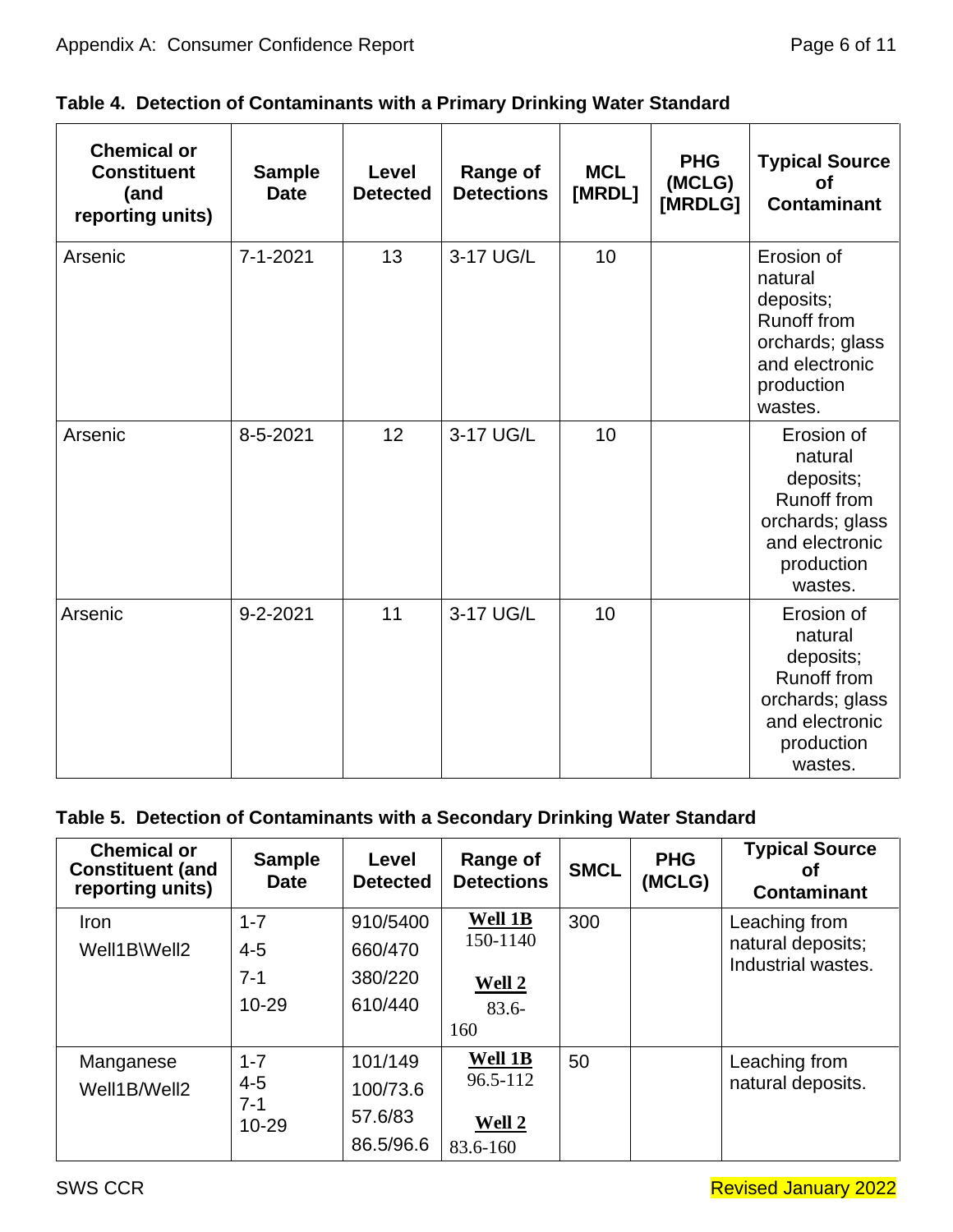#### **Table 6. Detection of Unregulated Contaminants**

| <b>Chemical or</b><br><b>Constituent (and</b><br>reporting units) | <b>Sample</b><br><b>Date</b> | Level<br><b>Detected</b> | Range of<br><b>Detections</b> | <b>Notification</b><br>Level | <b>Health Effects</b> |
|-------------------------------------------------------------------|------------------------------|--------------------------|-------------------------------|------------------------------|-----------------------|
|                                                                   |                              |                          |                               |                              |                       |
|                                                                   |                              |                          |                               |                              |                       |
|                                                                   |                              |                          |                               |                              |                       |

## **Additional General Information on Drinking Water**

Drinking water, including bottled water, may reasonably be expected to contain at least small amounts of some contaminants. The presence of contaminants does not necessarily indicate that the water poses a health risk. More information about contaminants and potential health effects can be obtained by calling the U.S. EPA's Safe Drinking Water Hotline (1-800-426-4791).

Some people may be more vulnerable to contaminants in drinking water than the general population. Immuno-compromised persons such as persons with cancer undergoing chemotherapy, persons who have undergone organ transplants, people with HIV/AIDS or other immune system disorders, some elderly, and infants can be particularly at risk from infections. These people should seek advice about drinking water from their health care providers. U.S. EPA/Centers for Disease Control (CDC) guidelines on appropriate means to lessen the risk of infection by *Cryptosporidium* and other microbial contaminants are available from the Safe Drinking Water Hotline (1-800-426-4791).

Lead-Specific Language: If present, elevated levels of lead can cause serious health problems, especially for pregnant women and young children. Lead in drinking water is primarily from materials and components associated with service lines and home plumbing. [Enter Water System's Name] is responsible for providing high quality drinking water, but cannot control the variety of materials used in plumbing components. When your water has been sitting for several hours, you can minimize the potential for lead exposure by flushing your tap for 30 seconds to 2 minutes before using water for drinking or cooking. [Optional: If you do so, you may wish to collect the flushed water and reuse it for another beneficial purpose, such as watering plants.] If you are concerned about lead in your water, you may wish to have your water tested. Information on lead in drinking water, testing methods, and steps you can take to minimize exposure is available from the Safe Drinking Water Hotline (1-800- 426-4791) or at [http://www.epa.gov/lead.](http://www.epa.gov/lead)

Additional Special Language for Nitrate, Arsenic, Lead, Radon, and *Cryptosporidium*: [Enter Additional Information Described in Instructions for SWS CCR Document]

State Revised Total Coliform Rule (RTCR): [Enter Additional Information Described in Instructions for SWS CCR Document]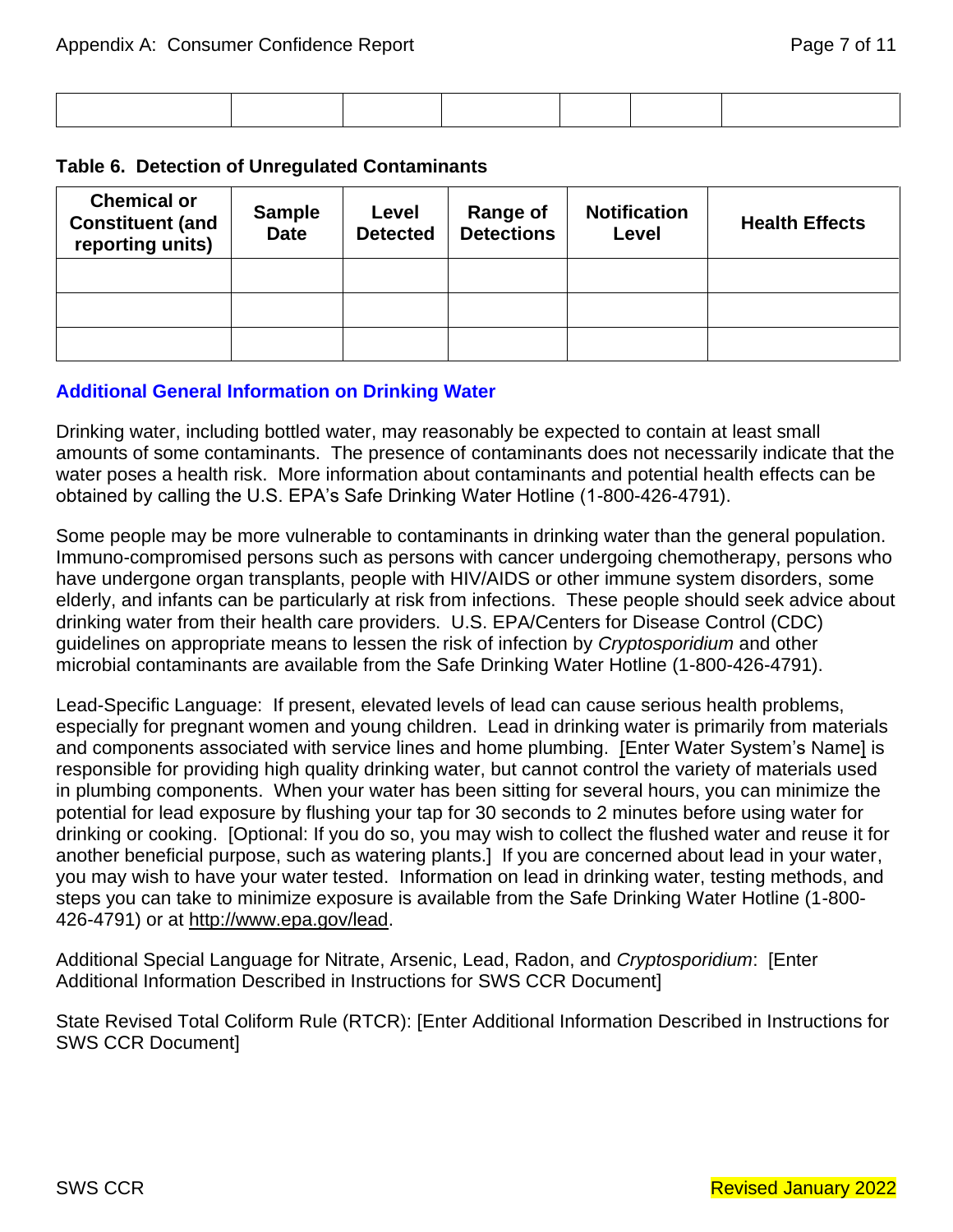# **Summary Information for Violation of a MCL, MRDL, AL, TT, or Monitoring and Reporting Requirement**

## **Table 7. Violation of a MCL, MRDL, AL, TT or Monitoring Reporting Requirement**

| <b>Violation</b> | <b>Explanation</b> | <b>Duration</b> | <b>Actions Taken to</b><br><b>Correct Violation</b> | <b>Health Effects</b><br>Language |
|------------------|--------------------|-----------------|-----------------------------------------------------|-----------------------------------|
|                  |                    |                 |                                                     |                                   |
|                  |                    |                 |                                                     |                                   |

## **For Water Systems Providing Groundwater as a Source of Drinking Water**

## **Table 8. Sampling Results Showing Fecal Indicator-Positive Groundwater Source Samples**

| Microbiological<br><b>Contaminants</b><br>(complete if fecal-<br>indicator detected) | Total No. of<br><b>Detections</b> | <b>Sample</b><br><b>Dates</b> | <b>MCL</b><br>[MRDL] | <b>PHG</b><br>(MCLG)<br>[MRDLG] | <b>Typical Source of</b><br><b>Contaminant</b> |
|--------------------------------------------------------------------------------------|-----------------------------------|-------------------------------|----------------------|---------------------------------|------------------------------------------------|
| E. coli                                                                              | 0                                 | N/A                           | 0                    | (0)                             | Human and animal fecal<br>waste                |
| Enterococci                                                                          |                                   | N/A                           | TТ                   | N/A                             | Human and animal fecal<br>waste                |
| Coliphage                                                                            | 0                                 | N/A                           | TТ                   | N/A                             | Human and animal fecal<br>waste                |

## **Summary Information for Fecal Indicator-Positive Groundwater Source Samples, Uncorrected Significant Deficiencies, or Violation of a Groundwater TT**

**Special Notice of Fecal Indicator-Positive Groundwater Source Sample:** [Enter Special Notice of Fecal Indicator-Positive Groundwater Source Sample]

**Special Notice for Uncorrected Significant Deficiencies:** [Enter Special Notice for Uncorrected Significant Deficiencies]

## **Table 9. Violation of Groundwater TT**

| <b>Violation</b> | <b>Explanation</b> | <b>Duration</b> | <b>Actions Taken to</b><br><b>Correct Violation</b> | <b>Health Effects</b><br>Language |
|------------------|--------------------|-----------------|-----------------------------------------------------|-----------------------------------|
|                  |                    |                 |                                                     |                                   |
|                  |                    |                 |                                                     |                                   |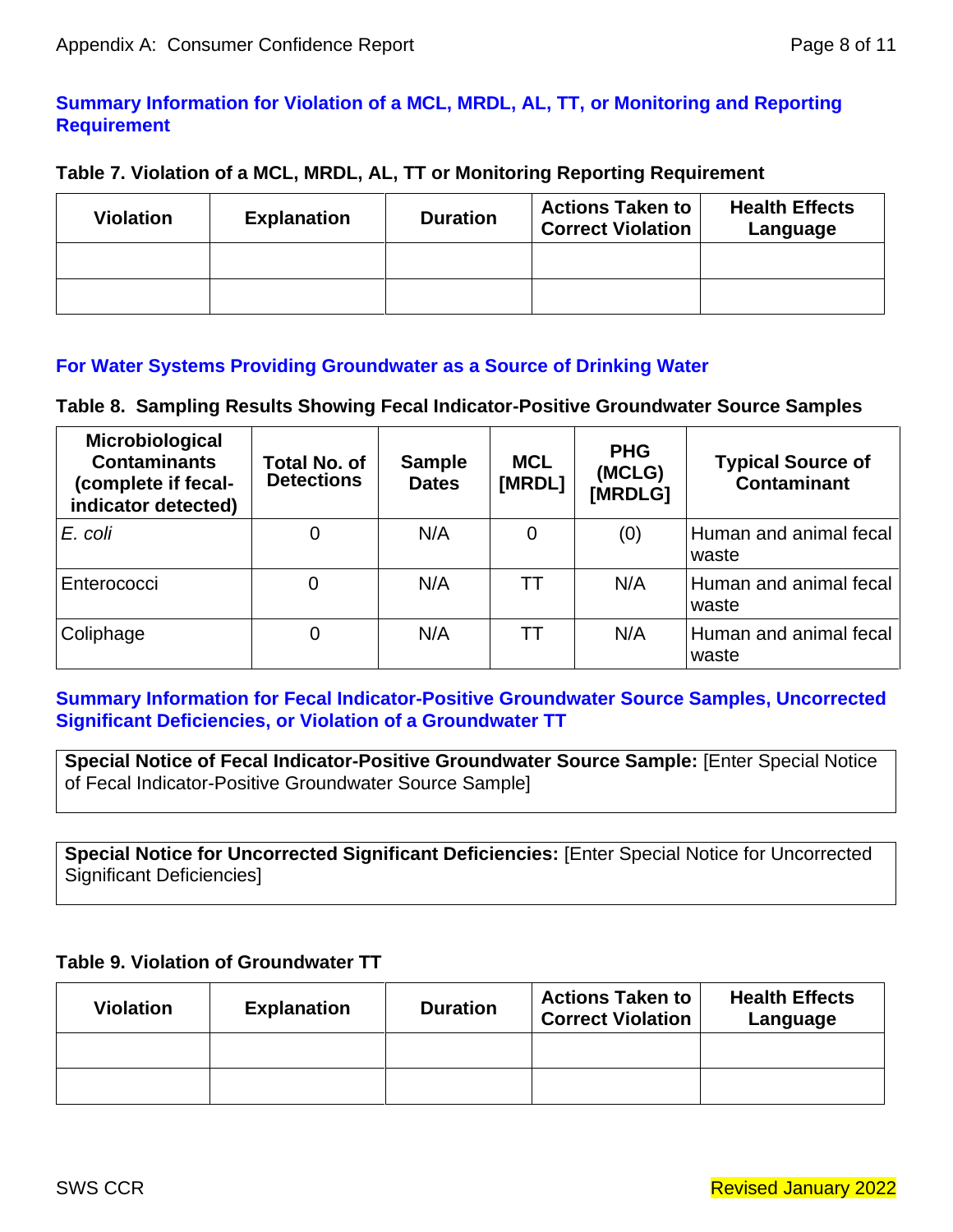# **For Systems Providing Surface Water as a Source of Drinking Water**

#### **Table 10. Sampling Results Showing Treatment of Surface Water Sources**

| Treatment Technique (a) (Type of<br>approved filtration technology used)                  |                                                                                                                                                                             |  |
|-------------------------------------------------------------------------------------------|-----------------------------------------------------------------------------------------------------------------------------------------------------------------------------|--|
| Turbidity Performance Standards (b)                                                       | Turbidity of the filtered water must:                                                                                                                                       |  |
| (that must be met through the water<br>treatment process)                                 | 1 - Be less than or equal to [Enter Turbidity Performance<br>Standard to Be Less Than or Equal to 95% of Measurements<br>in a Month] NTU in 95% of measurements in a month. |  |
|                                                                                           | 2 – Not exceed [Enter Turbidity Performance Standard Not<br>to Be Exceeded for More Than Eight Consecutive Hours]<br>NTU for more than eight consecutive hours.             |  |
|                                                                                           | 3 – Not exceed [Enter Turbidity Performance Standard Not to<br>Be Exceeded at Any Time] NTU at any time.                                                                    |  |
| Lowest monthly percentage of<br>samples that met Turbidity<br>Performance Standard No. 1. |                                                                                                                                                                             |  |
| Highest single turbidity<br>measurement during the year                                   |                                                                                                                                                                             |  |
| Number of violations of any surface<br>water treatment requirements                       |                                                                                                                                                                             |  |

(a) A required process intended to reduce the level of a contaminant in drinking water.

(b) Turbidity (measured in NTU) is a measurement of the cloudiness of water and is a good indicator of water quality and filtration performance. Turbidity results which meet performance standards are considered to be in compliance with filtration requirements.

## **Summary Information for Violation of a Surface Water TT**

## **Table 11. Violation of Surface Water TT**

| <b>Violation</b> | <b>Explanation</b> | <b>Duration</b> | <b>Actions Taken to</b><br><b>Correct Violation</b> | <b>Health Effects</b><br>Language |
|------------------|--------------------|-----------------|-----------------------------------------------------|-----------------------------------|
|                  |                    |                 |                                                     |                                   |
|                  |                    |                 |                                                     |                                   |

## **Summary Information for Operating Under a Variance or Exemption**

[Enter Additional Information Described in Instructions for SWS CCR Document]

## **Summary Information for Revised Total Coliform Rule Level 1 and Level 2 Assessment Requirements**

If a water system is required to comply with a Level 1 or Level 2 assessment requirement that is not due to an *E. coli* MCL violation, include the following information below [22 CCR section 64481(n)(1)].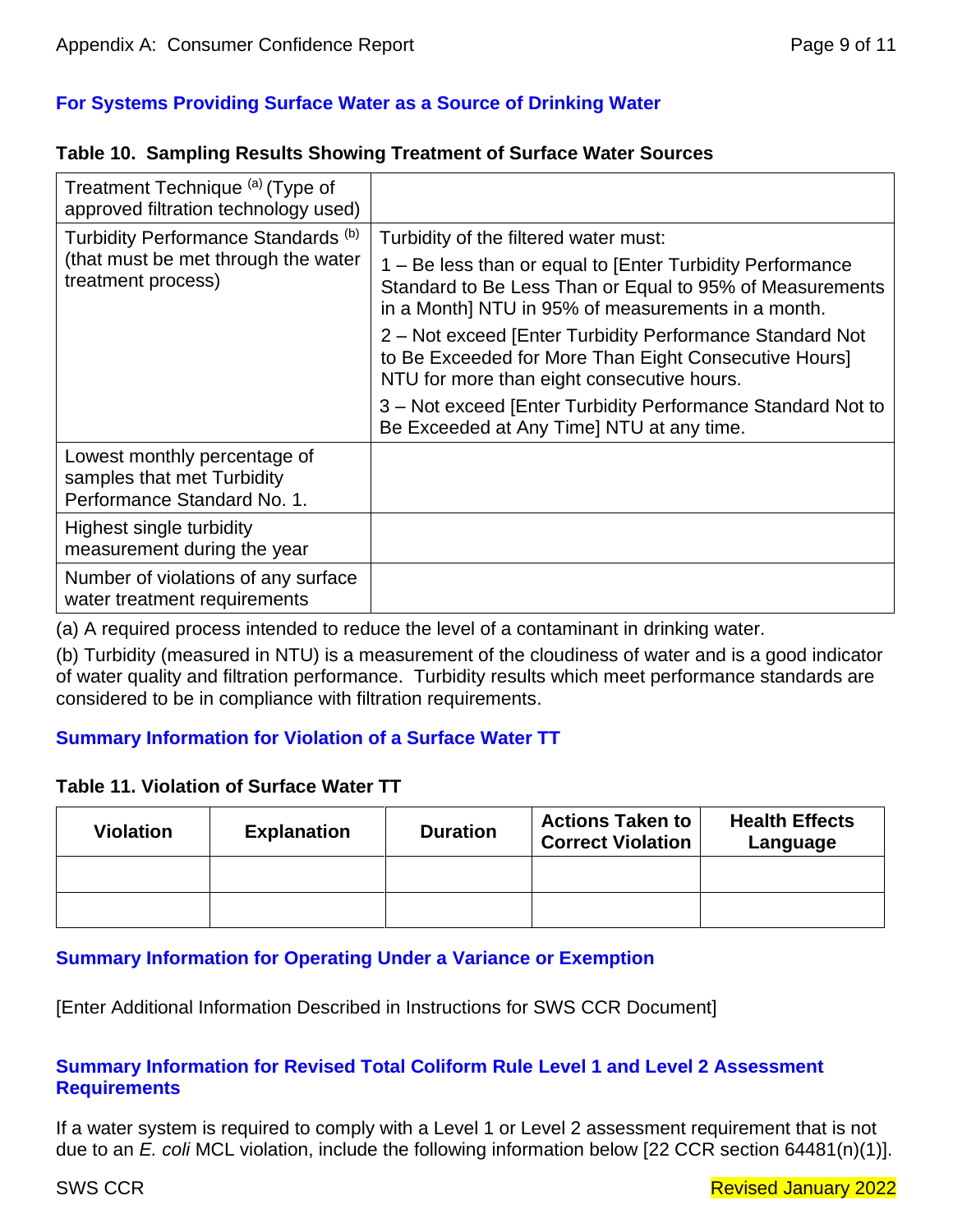## **Level 1 or Level 2 Assessment Requirement not Due to an** *E. coli* **MCL Violation**

Coliforms are bacteria that are naturally present in the environment and are used as an indicator that other, potentially harmful, waterborne pathogens may be present or that a potential pathway exists through which contamination may enter the drinking water distribution system. We found coliforms indicating the need to look for potential problems in water treatment or distribution. When this occurs, we are required to conduct assessment(s) to identify problems and to correct any problems that were found during these assessments.

The water system shall include the following statements, as appropriate:

During the past year we were required to conduct [Insert Number of Level 1 Assessments] Level 1 assessment(s). [Insert Number of Level 1 Assessments] Level 1 assessment(s) were completed. In addition, we were required to take [Insert Number of Corrective Actions] corrective actions and we completed [Insert Number of Corrective Actions] of these actions.

During the past year [Insert Number of Level 2 Assessment] Level 2 assessments were required to be completed for our water system. [Insert Number of Level 2 Assessments] Level 2 assessments were completed. In addition, we were required to take [Insert Number of Corrective Actions] corrective actions and we completed [Insert Number of Corrective Actions] of these actions.

If the water system failed to complete all the required assessments or correct all identified sanitary defects, the water system is in violation of the treatment technique requirement and shall include the following statements, as appropriate:

[For Violation of the Total Coliform Bacteria TT Requirement, Enter Additional Information Described in Instructions for SWS CCR Document]

If a water system is required to comply with a Level 2 assessment requirement that is due to an *E. coli* MCL violation, include the information below [22 CCR section 64481(n)(2)].

## **Level 2 Assessment Requirement Due to an** *E. coli* **MCL Violation**

*E. coli* are bacteria whose presence indicates that the water may be contaminated with human or animal wastes. Human pathogens in these wastes can cause short-term effects, such as diarrhea, cramps, nausea, headaches, or other symptoms. They may pose a greater health risk for infants, young children, the elderly, and people with severely compromised immune systems. We found *E. coli* bacteria, indicating the need to look for potential problems in water treatment or distribution. When this occurs, we are required to conduct assessment(s) identify problems and to correct any problems that were found during these assessments.

We were required to complete a Level 2 assessment because we found *E. coli* in our water system. In addition, we were required to take [Insert Number of Corrective Actions] corrective actions and we completed [Insert Number of Corrective Actions] of these actions.